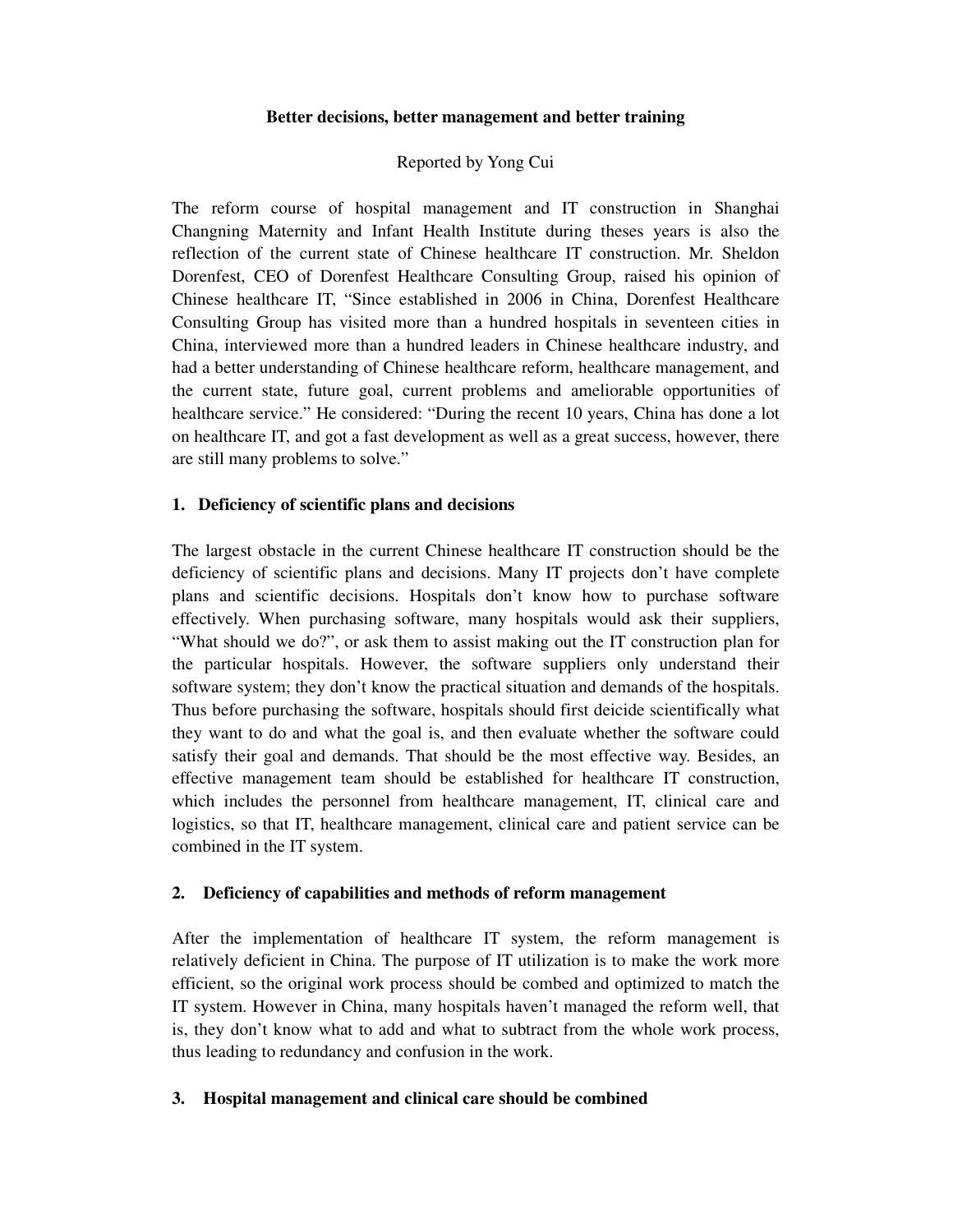The core of hospital is medical care, so healthcare IT system must support the clinical work. However in China hospitals, many IT stuffs don't pay enough attention to the clinical stuffs; doctors often complained that IT system doesn't support clinical care and research well. This situation must be changed in the future. In China, healthcare IT started from finance management, and the key of Chinese medical care system is "pay first and get medical care later". Thus, the financial payment system becomes extremely important in the whole medical care process. Nowadays, hospitals in China have relatively complete finance system; so on the basis of finance system, the next step should be developing electronic medical records and other clinical functions gradually. During the clinical IT construction, how to involve the clinical clients in the IT construction is the key of the success of clinical IT system implementation.

### **4. It's very important to train the users**

It can often be observed that, in hospitals, the doctors who are interested in IT can use the IT system well; however, those who lack IT concepts may encounter problems when using IT system. However good the IT system is, if the user can not use it correctly, the system is worthless. So user training should be very important, which can increase the recognitions and compliances of the IT system by the clinical stuffs, and develop the function of IT system thoroughly.

#### **Opinions on current medical care reform**

Mr. Sheldon Dorenfest, one of the world's foremost experts in healthcare service systems, has personally consulted with the governments of the USA, France, England, Australia, Canada and other areas in the world, on a variety of healthcare issues. He also pays close attention to the medical care reform in China. He thinks that, the primary problem of Chinese healthcare reform is that the government and healthcare management organizations should take more responsibilities and invest more funds. The ordinary people in China pay the medical care fees by themselves; although there are some commercial medical care insurances, the ratio of the fees paid by individuals is still very high. So the government should increase the input in medical care, especially providing the poor and rural population more medical care service, and paying more medical care expenses to give them a better medical care service. For the Mid-class population, they often wait for several hours for the doctors and finally only see them for some minutes, but the attitude of the doctors is not good at all. This situation will make the Mid-class feel that they have paid the medical care fees, but not getting a good service; the result of which will definitely lead to the decrease of medical care satisfaction and the deterioration of doctor-patient relationship. For the hospitals, because the main income of them comes from the pharmaceuticals and the medical examination, the input from government to hospitals is severely insufficient, so that hospitals and doctors increase their incomes through an improper way. This phenomenon is not right, which must be corrected. However, this phenomenon can